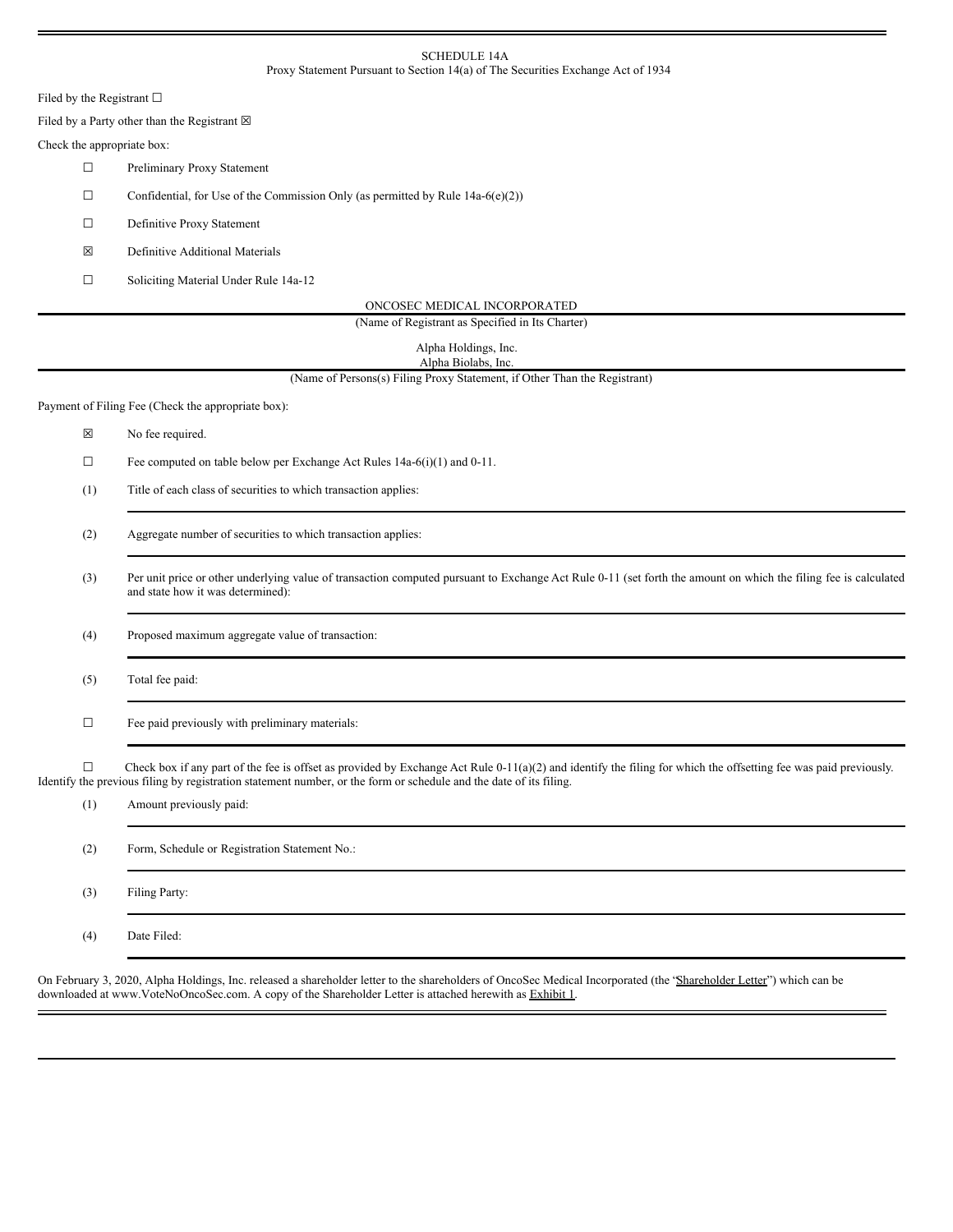



# **Vote No OncoSec**

February 3, 2020

Dear Fellow OncoSec Stockholders:

With OncoSec's Special Meeting fast approaching, it's time to get serious about the options before you. OncoSec's rationale for rejecting our proposal is absurd and shows just how far this Board is willing to go to protect an inferior transaction that we believe is **not** in your interest.

Alpha is offering **MORE total value and IMMEDIATE CASH**to stockholders. And what does OncoSec's leadership do? They rejected Alpha's binding term sheet and let our renewed proposal expire without even discussing it with Alpha.

Ask yourself, does rejecting a binding proposal that offered 31% more value to stockholders, including a cash premium, seem like an appropriate exercise of the Board's fiduciary duty to its stockholders?

#### *Do Not Be Deceived by the Scare Tactics Being Employed by OncoSec's Entrenched Board and Management Team*

OncoSec's entrenched Board and Management have questioned Alpha's motives in renewing our superior financing proposal. Our motive is simple: to give OncoSec stockholders an alternative to consider and compare against the onerous terms of the China Grand Takeover. As OncoSec's largest stockholder, Alpha's interests are perfectly aligned with other stockholders and Alpha has been very clear that we have taken this action becausewe believe OncoSec needs new leadership.

#### Do Not be Manipulated into Approving the China Grand Takeover Because Dan O' Connor Says OncoSec Will "Run Out of Cash" If You Don't

If OncoSec is in danger of "running out of cash" it's because of Dan O'Connor's poor management. This is yet another reason management should go, and the best course of action is for stockholders to vote AGAINST the China Grand Takeover Proposal on the BLUE card so that the transaction can be blocked. Only then will Dan O'Connor and the rest of OncoSec's leadership realize that they should have seriously considered Alpha's offer, which would have provided OncoSec with \$30 million of additional funding. There is no circumstance under which Alpha would allow OncoSec to "run out of cash" because Alpha has the most to lose if that were to happen.

#### Do Not Be Deceived by OncoSec's Efforts to Create the Impression that They Have Set a "Floor" for the Company's Stock Price.

OncoSec not only has spurned our offer without discussion, but it continues to tout a so-called \$4.50 "option" held by China Grand as a tangible benefit to you. Here is why we believe you should not rely on the \$4.50 per share "option" when you vote:

● China Grand has no obligation to make a \$4.50 per share offer.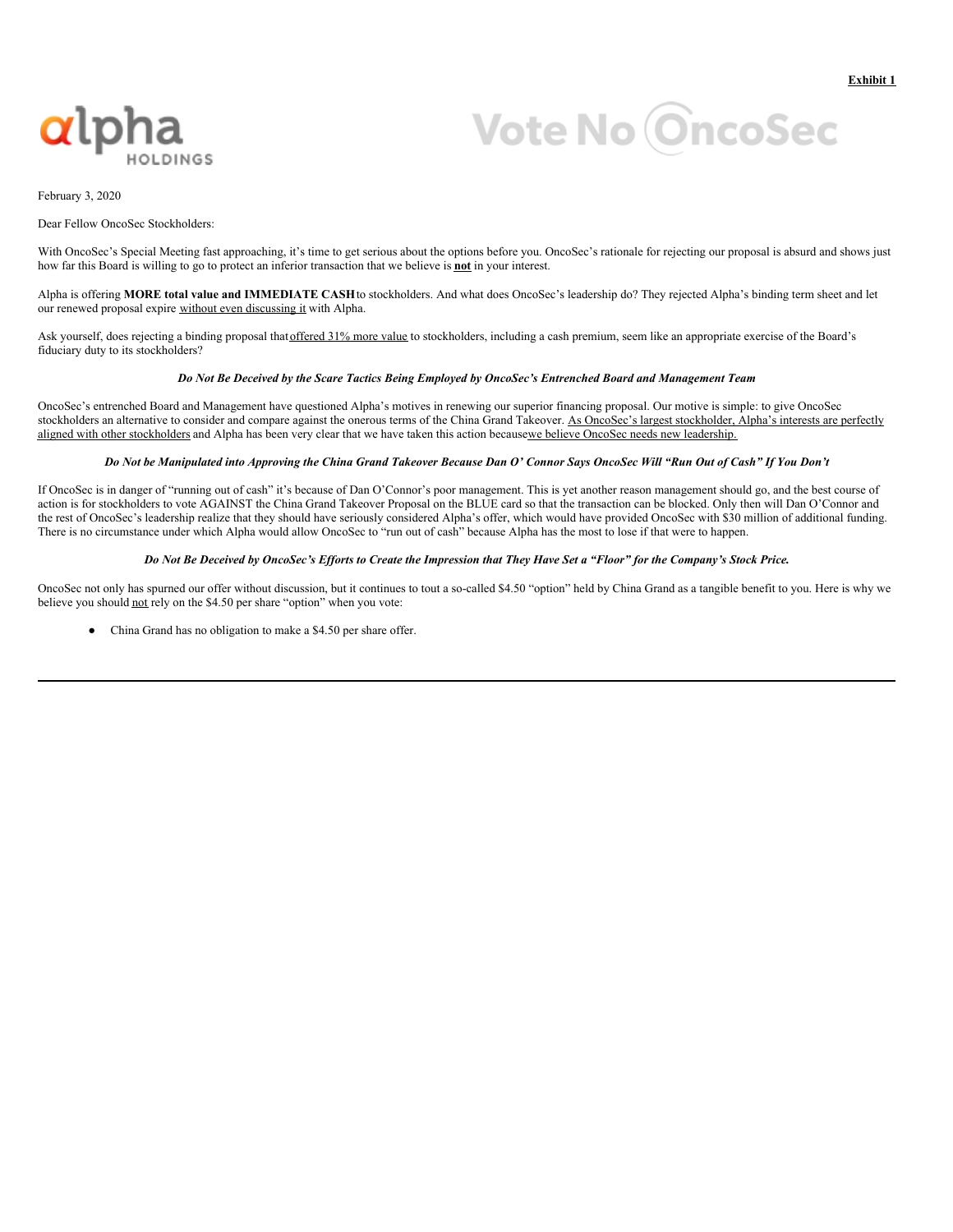

## **Vote No OncoSec**

- Granting an "option to make an offer" is by definition meaningless. Anyone can make an offer at any time.
- Nothing prohibits China Grand from making offers to acquire OncoSec at less than \$4.50 per share and it is free to do so at any time.
- OncoSec has no obligation to accept an offer even if China Grand made one. OncoSec's proxy clearly states "[t]his purchase option does not create an obligation on the part of the Company to accept the exercise of the option...".<sup>2</sup>
- The "option" expires in one year. If the China Grand Takeover is approved, in a year OncoSec's current stockholders will be minority owners in a company controlled by China Grand and China Grand has no obligation to buy them out at a premium or at all.
- China Grand would have NO incentive to buy additional shares at a premium. Why would they? If OncoSec shares remain below \$4.50, China Grand's incentive would be to let the option expire. After one year, they can offer any price they want or nothing at all.

We believe this entire notion is a fantasy: if Dan O'Connor is still running the company in a year and the stock is trading below \$4.50 per share, ask yourself: Why would China Grand buy shares at a premium when they could simply wait until the year expires and "offer to acquire" the shares at market price?

#### ONLY BY VOTING THE BLUE CARD AGAINST THE CHINA GRAND TAKEOVER CAN WE SEND DAN O'CONNOR PACKING AND BRING VALUE TO **THIS COMPANY**

It Is Not Too Late for Stockholders Who Oppose the China Grand Takeover to Influence the Outcome of the Stockholder Vote at the Special Meeting of Stockholders on *February 7, 2020*

#### **\*\*\*PLEASE VOTE THE BLUE CARD ONLY\*\*\***

#### **\*\*\*ANY VOTE ON THE WHITE CARD MAY HELP THE CHINA GRAND TAKEOVER\*\*\***

In order to have a valid vote at the Special Meeting, a majority of OncoSec's shares must be voted – otherwise OncoSec does not have a quorum. Without a quorum, OncoSec cannot proceed with the China Grand Takeover. Your vote on the white card – even if it is "AGAINST" the transaction – counts towards the quorum and therefore helps the China Grand Takeover.

- The most important thing you can do right now is to VOTE ON THE BLUE PROXY CARD "AGAINST" the China Grand Takeover Proposal.
- DO NOT VOTE ON THE WHITE PROXY CARD. Simply discard any WHITE proxy card you may receive from OncoSec.
- If you already have voted AGAINST the China Grand Takeover on the WHITE proxy card and support Alpha's efforts to block the transaction, **YOU MUST SWITCH TO THE BLUE PROXY CARD**.
- Contact Okapi Partners at (888) 785-6617 or your broker if you need assistance voting on the BLUE proxy card.

Sincerely,

Alpha Holdings

<sup>1</sup> See OncoSec proxy at 24. <sup>2</sup> See OncoSec proxy at 24.

 $\overline{2}$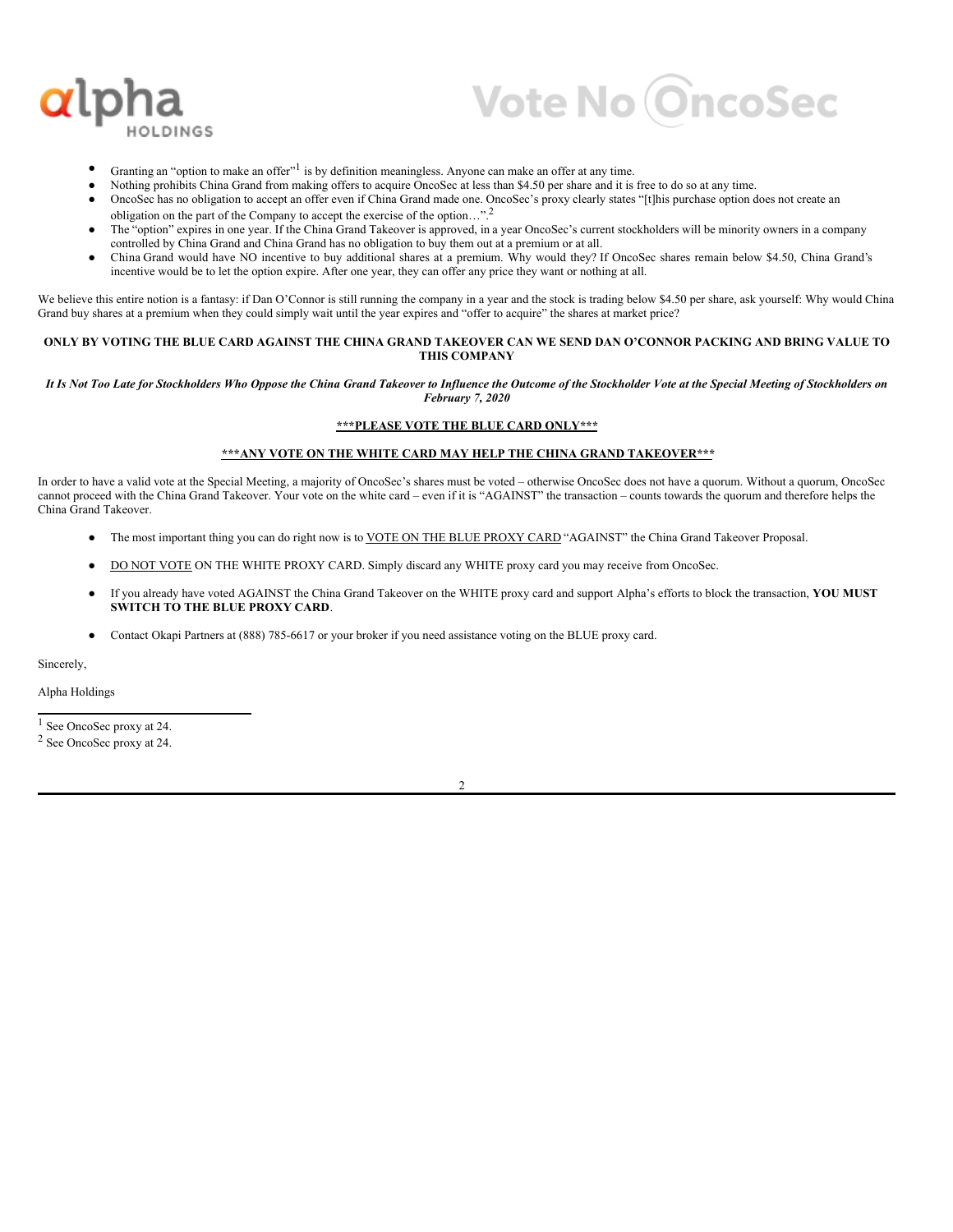### alpha **HOLDINGS**

### **Vote No OncoSec**

#### **About Alpha Holdings, Inc.**

Alpha Holdings, Inc. is a top-ranked Korean company engaged in the design-development service and manufacturing of system semiconductors, biotechnologies and thermal compound materials. The company, formerly known as Alpha Chips Corp., is headquartered in Seongnam, South Korea and was founded in 2002. Alpha is listed on the KOSDAQ Market.

#### **Forward-Looking Statements**

All statements contained in this press release that are not clearly historical in nature or that necessarily depend on future events are "forward-looking statements," which are not guarantees of future performance or results, and the words "anticipate," "believe," "expect," "potential," "could," "opportunity," "estimate," "plan," and similar expressions are generally intended to identify forward- looking statements. The projected results and statements contained in this press release that are not historical facts are based on current expectations, speak only as of the date of this press release and involve risks that may cause the actual results to be materially different. In light of the significant uncertainties inherent in the forward-looking statements, the inclusion of such information should not be regarded as a representation as to future results. Alpha Holdings disclaims any obligation to update the information herein and reserves the right to change any of its opinions expressed herein at any time as it deems appropriate. Alpha Holdings has not sought or obtained consent from any third party to use any statements or information indicated herein as having been obtained or derived from statements made or published by third parties.

Any future acquisition by Alpha of securities of OncoSec would be subject to customary closing conditions including: the completion of satisfactory due diligence, the entry into mutually agreeable definitive agreements, the absence of any material adverse changes in OncoSec's business and other conditions that Alpha deems reasonable under the circumstances. This communication is an indication of Alpha's interest to acquire securities of OncoSec, however, indications of interest are not binding agreements or commitments to purchase. Alpha may elect to purchase more, fewer or no securities in OncoSec and OncoSec may not agree to enter into any securities transaction with Alpha.